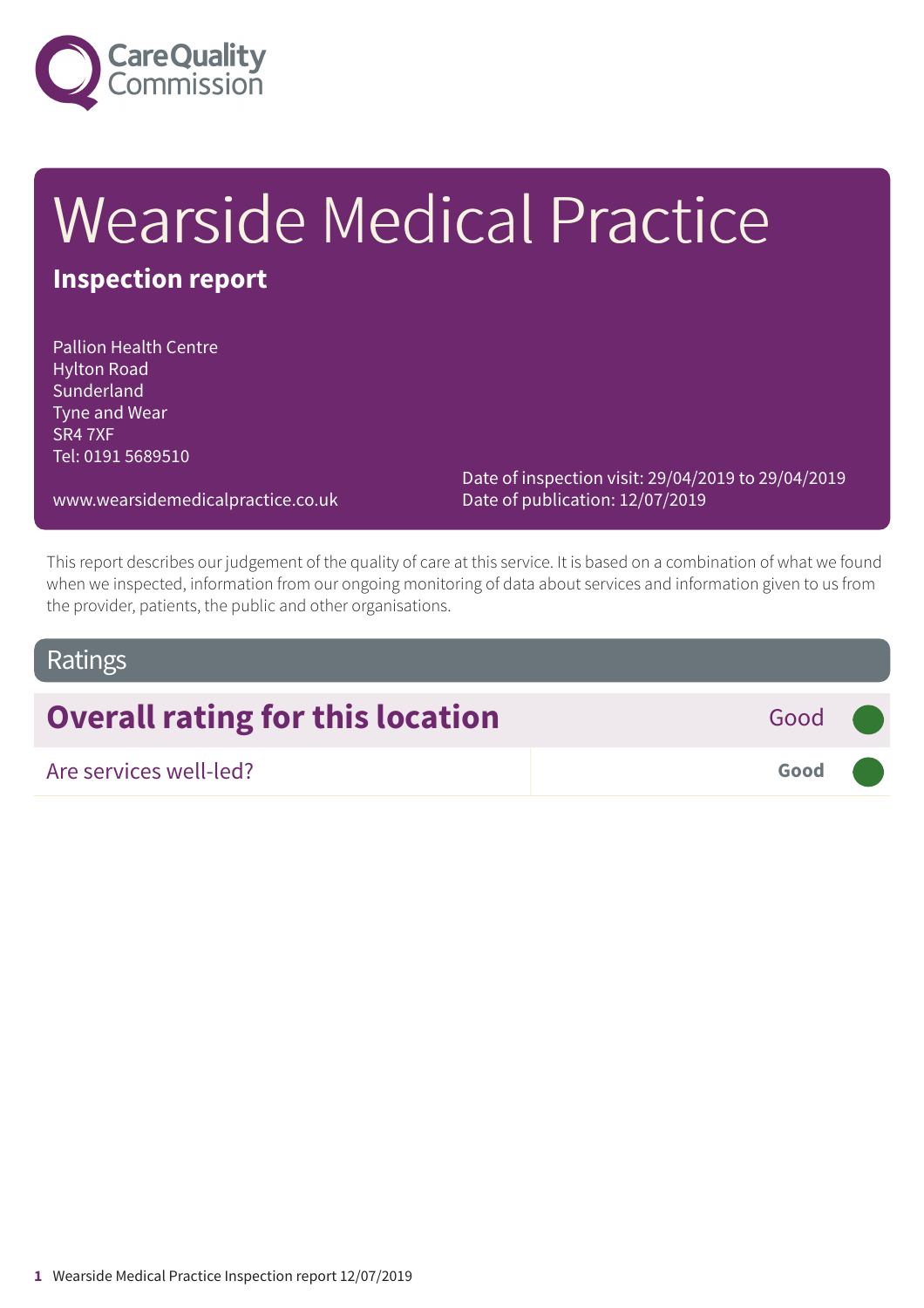### Overall summary

We carried out an announced focused inspection at Wearside Medical Practice, on 29 May 2019. This was part of our ongoing inspection programme, but we also wanted to check the practice had made the improvements we said they should, when we last inspected the practice in May 2018.

At the last inspection, we rated the practice as requires improvement for providing well-led services. We asked the provider to:

- Develop effective systems and processes to ensure good governance.
- Review and improve their recruitment procedures. In particular, to ensure the practice completed disclosure and barring service (DBS) checks prior to the appointment of new staff.
- Complete the process of recording the immunisation status of all non-clinical staff.
- Ensure that international normalized ratio (INR) results for warfarin are added to patients' medical records.

At this inspection, we found that the provider had acted to address these areas. However, they should:

• Review the DBS certificates of clinical staff to make sure the checks carried out are at the appropriate level for the role in which they are employed.

We based our judgement of the quality of care at this service on a combination of:

- what we found when we inspected
- information from our ongoing monitoring of data about services, and
- information from the provider, patients, the public and other organisations.

We rated this practice as good overall. (Previous rating May 2018 – Good).

We rated the practice as good for providing well led services because the practice had:

- Strengthened and improved their governance systems and processes.
- Reviewed their recruitment procedures and ensured that all staff who had commenced employment since the last inspection had undergone a DBS check before starting work at the practice.
- Documented the immunisation status of all non-clinical staff.
- Set up a system which ensured that patients' INR warfarin results are added to their medical records.

#### **Dr Rosie Benneyworth** BM BS BMedSci MRCGP

Chief Inspector of Primary Medical Services and Integrated Care